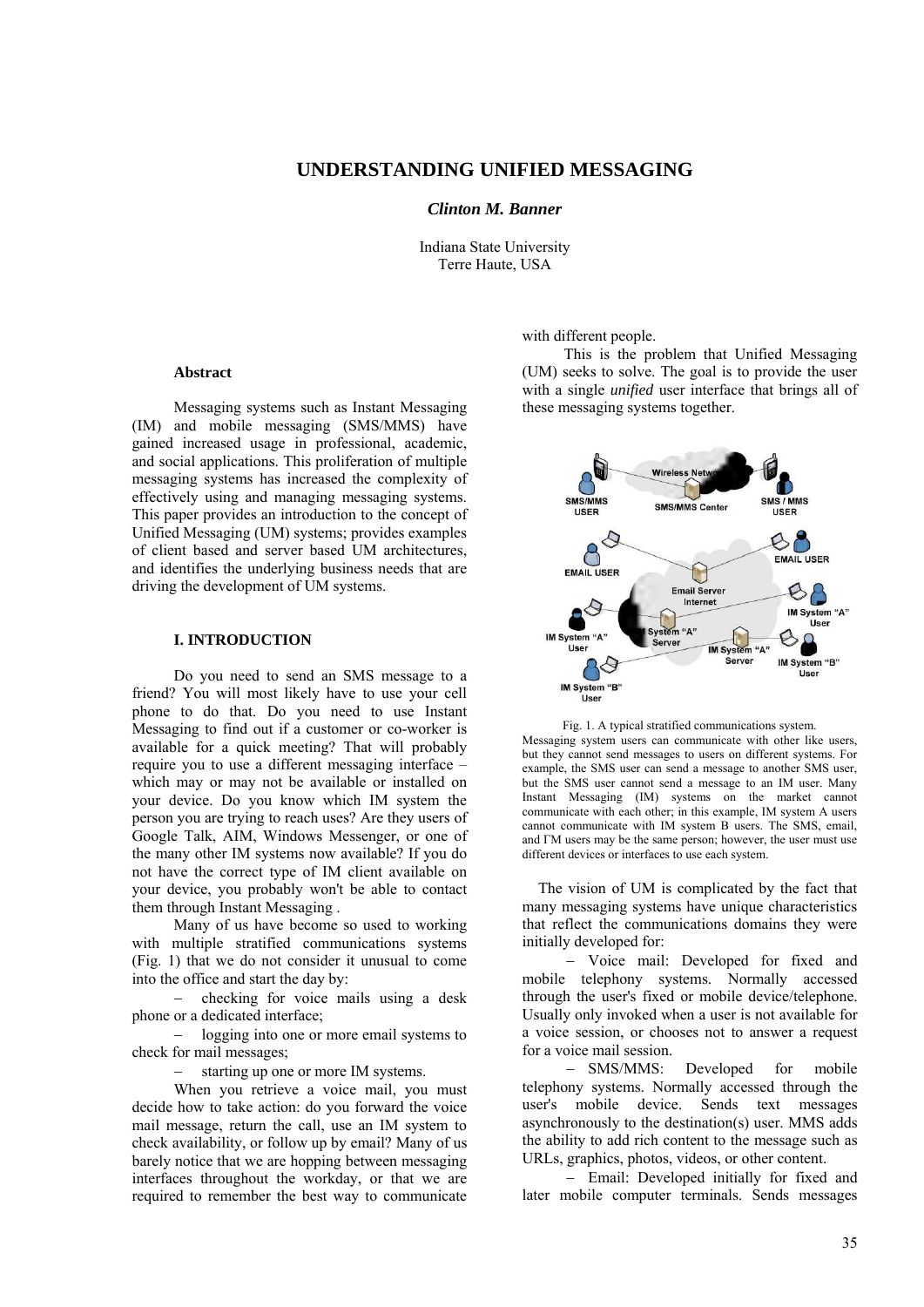asynchronously, and supports attaching or embedding rich content

− Instant Messaging: Developed initially for fixed and later mobile computer terminals. Instant messaging uses (or emulates) a session-based model to support texting and the sharing of rich content between users. Most popular IM systems incorporate the concept of "Presence" in some form. Presence capabilities in IM systems provide information about the availability and willingness of remote parties to communicate prior to initiating an IM session.

Specific messaging systems are normally available only on certain device types, and through specific messaging interfaces. For example, the email interface that you use on your PC to compose and send a message is not the same interface you would use to chat over IM. As a result of this fragmentation, messaging users often find it necessary to work with multiple windows open on their computer desktopone or more email clients and separate desktop or web clients for Skype, Google Talk, and your corporate voice messaging system.

A key goal of Unified Messaging is to replace those separate interfaces with a single unified messaging interface, without losing any functionality. You could have a Unified Messaging interface that is available on a desktop, laptop, PDA, Cable Box, and even your mobile device. This UM client may provide a shared phone book/ directory from which you can send any kind of message to any other user, no matter which messaging system they are on. Your personal directory is synchronized across all of your UM capable devices.

You only need to indicate *who* you wish to communicate with, and the UM client allows you to send a text message by SMS or SIP messaging, or start an active IM session. The UM system is responsible for determining *how* the message must be delivered to the destination. (Fig. 2).

The UM solution will use presence information to help make this decision. Presence information can tell the UM application which forms of communication are available *now* for a specific user; this information indicates the current set of communications services you support. Presence information may also indicate your willingness to communicate; you may be in a meeting or simply wish to make it clear to others that you do not wish to be disturbed at this time.

The UM interface should provide the user with a set of communications options (i.e. a choice to communicate using a test message, email, IM session, or other method) based on the known current service capabilities of the remote user. This allows the user to select the preferred communications method. The UM system uses presence information to ensure that the offered capability is available and appropriate for the indicated destination.

UM can provide the user with a unified repository where all SMS, MMS, email, SIP text, IM, and voice mail messages are available. UM eliminates the need to jump between devices and messaging interfaces. No more must the user log in

separately for each communications account; all messaging needs are available in one converged interface.



Fig. 2. Illustration of a server based Unified Messaging system. Note that the UM User and client only communicates with the UM server; the UM server is responsible for interworking with all other messaging servers.

"Unified Messaging" is a generic term and does not correspond to specific industry standards or specifications that define the technical details of UM functionality. The term "UM" is often used to describe a subset of the functionality provided in the "Unified Communications" (UC) concept. In the July issue of IEEE IT Pro, Keri Schreiner [1] provided an overview of both UM and UC which analyzed two proprietary UM implementations. However, neither of the implementations Schreiner examined fully support the comprehensive UM functionality defined here.

The UM solution must deal with an everincreasing level of complexity in the messaging market. The UM solution must support the integration of communications via Instant Messaging as well as support for asynchronous messaging methods including email, SMS/MMS, and other text messaging systems.

Studies confirm that Instant Messaging has become an increasingly important means of communications in the workplace [2]; therefore the enterprise UM solution should support Instant Messaging capabilities which provide interoperability with any existing Instant Messaging Systems that may already be used within the enterprise. Integrating IM into the UM solution is complicated by the proliferation of specific messaging system brands, such as AOL, MSN, Skype, Yahoo, Google, each of which presents unique integration and interoperability issues.

A comprehensive UM solution will only be realized if the necessary business case is made. Schreiner points out in his article how difficult it is to define ROI for the UM solution. Is there really a value proposition here, or is Enhanced Messaging just another cool toy on the horizon?

UM does have a tangible value proposition. The business case discussion for UM should consider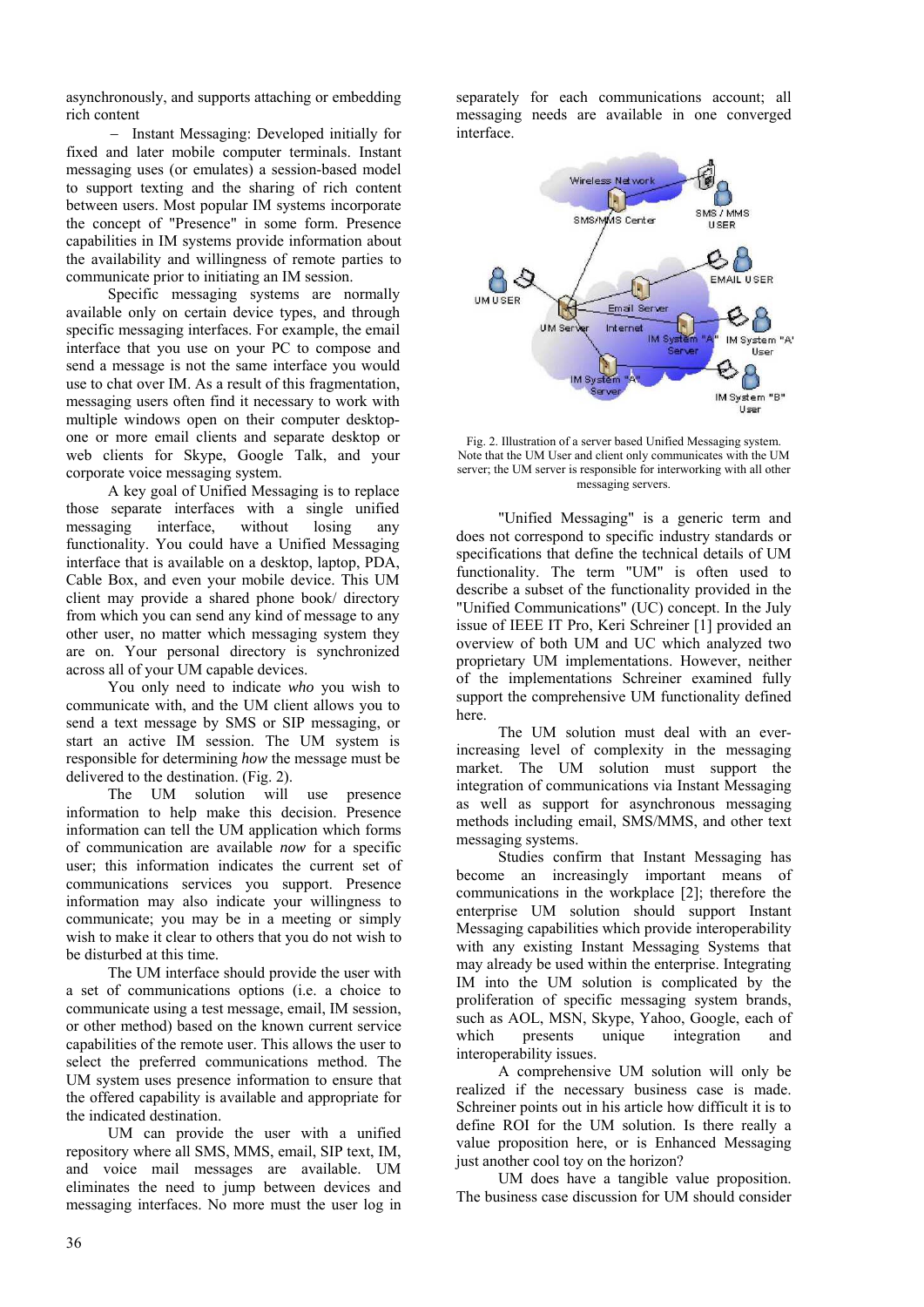the following benefits:

- For the consumer market:

− Decreased complexity: One messaging interface rather than several. Use this to build a customer base that prefers to use a specific UM client implementation.

− Device convergence: Get all messages on the same device – no need to go to mobile device for SMS or laptop to IM. Provide a multiscreen experience across PCs, mobile devices, and set-top boxes.

− Increased convenience:

◦ sign in once to a converged interface;

◦ a single converged message repository.

- For the service provider:

− UM as a discriminator (others do not have it) to build customer base or maintain loyalty.

− Messaging revenues.

− Own the UM portal (the users are looking at your logo and ads rather than a competitors).

⎯ For the enterprise customer: The same benefits as the consumer, plus:

− Increased Productivity (hard to quantify).

− Converged enterprise directory.

− Improved employee communications.

⎯ For the System Administrator:

− Centralized administration:

◦ increased control. All messaging traverses the UM server;

◦ centralized message repository (back up/ regulatory requirements).

− Security:

◦ reduce use of out of band, unauthorized messaging systems;

◦ gain visibility on out-of band messaging (now traverse UM infrastructure).

Sustaining a deployed UM solution will be complicated by continuous changes and updates to existing messaging systems; these changes will require continious adaptation by the UM system. Integration will be difficult or impossible with some proprietary messaging systems; the owners of these systems are content with their current market segment, and see no benefit in integrating their system with an UM solution that may take customers away from their own messaging portals.

Any single UM solution will probably never integrate all possible stratified messaging systems. A key to the success of any specific UM solution will require the wise selection of messaging systems for integration into that UM solution. The selections made should be driven by the needs of that UM system's targeted market; messaging system requirements may differ greatly between consumer and enterprise solutions.

UM provides much more than a simplified interface for messaging users. The IT professional constantly faces new challenges that are a direct result of the proliferation of stratified messaging systems. UM will be an important tool in dealing

with these challenges. For example, UM will help to alleviate the following problems, which may already exist in your networks:

- Manage employee use of unauthorized messaging systems. Using unauthorized (not managed by the IT department) messaging systems causes many problems. This includes lack of positive user authentication and control; verification of participant identity in official conversations, inability to record/document messages or conversations. Specific examples of unauthorized messaging systems include:

− Instant Messaging Systems: These include authorized systems, which do not maintain records of communications as well as use of unauthorized IM systems. For example, you use a corporate Microsoft Messenger system for your internal communications, but you use Google Talk or AIM to talk to customers or to co-workers that "prefer" another IM system.

− Collaboration Systems: These include meeting tools and suites (such as Microsoft NetMeeting or Backpack) which provide messaging and file transfer capabilities. Most of these are proprietary systems, and many new collaboration systems are completely web based.

− Email systems: Is there anybody under 21 that still has just one email address? Access of unofficial email systems from work computers remains a serious system and security vulnerability.

− Mobile Messaging systems: The use of mobile messaging (SMS and MMS) is undergoing tremendous growth in the United States. These types of messaging systems have been the most popular messaging system in other countries for many years now [3, 4] and our finding their way into the US workplace.

- Failure to record/maintain records of official communications. Persons in your organization are using non-approved messaging systems to conduct official business. These communications are not being maintained and stored by the organizations. There are two very good reasons for a corporation to maintain good communications records:

- Sarbanes-Oxley, and other regulatory compliance: The Sarbanes-Oxley Act mandates that all business records, to include electronic records and electronic messages, must be saved for a minimum of five years. The corporation may be found liable if it is determined to have failed to maintain the necessary records;

⎯ Internal business purposes: Most corporations have policies for establishing and maintaining records of all business related communications. There is no assurance that the required records are maintained when unofficial communications means are used.

Your organization undoubtedly already has policies in place to prevent the use of unauthorized messaging systems and to maintain official records. The effectiveness of these policies can vary greatly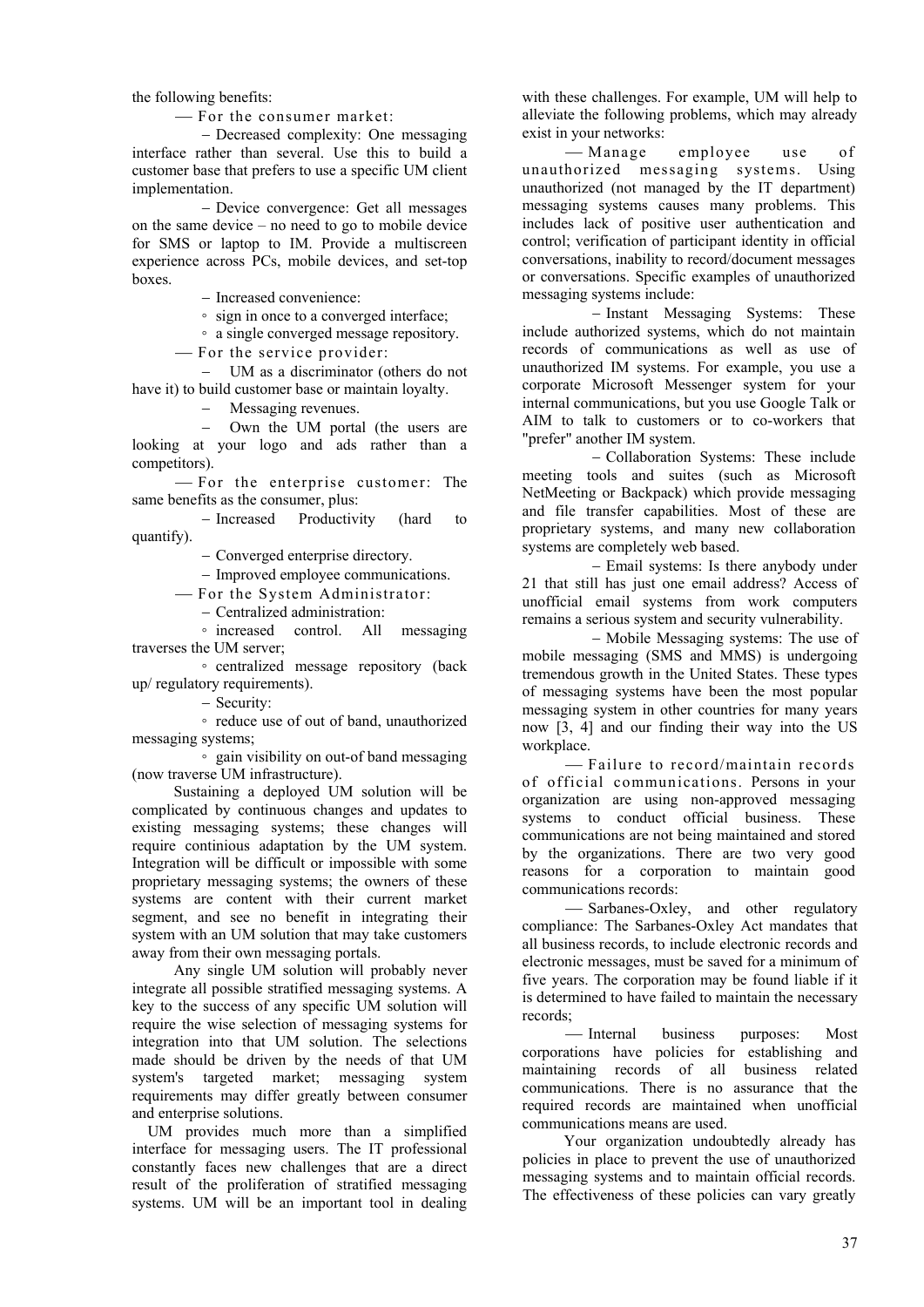across and with organizations. The effectiveness of these policies may also be influenced by may also be influenced by organizational and geographical cultural influences [5].

#### **II. SERVER AND CLIENT-BASED UM SOLUTIONS**

There are several important differences between a client-based UM solution and a serverbased UM solution.

A server-based UM solution (Fig. 2) provides significant benefits by providing a single path for messaging communications through the UM server. This provides a centralized point for access and account management, as well as record-keeping.

In a client-based UM solution (Fig. 3), the client provides the user with a single interface where all of the messaging systems are accessed. However, the client-based UM solution implements this by emulating the functionality required for each different messaging system. This means that the client must have the necessary credentials (account and password) and the functionality (protocol, server addresses) required to log separately into each messaging system server. As a result, the clientbased UM solution places the burden of integration on the client. There are four different sets of sign-in credentials, four different messaging servers, four different paths for messages to flow, and four different source phone books. There is also a possibility of increased client to network traffic (four different sign-ins, registrations, connection maintenance methods, presence information, etc.) as compared to a true server-based approach.





Fig. 2 illustrates the server based UM solution. Unlike a client based solution, the server based solution only needs one set of credentials at the messaging client- for accessing the UM server. The UM server is responsible for interworking with any

external messaging systems. All messaging traffic from the UM client will traverse the UM server in the network. Therefore, the UM server can provide a centralized message management and storage capability that can provide visibility and some level of control over multiple messaging systems.

Corporate entities have a number of strong business and regulatory based requirements to drive the need for a more centralized capability to manage and control messaging traffic. This indicates that a server-based UM model will be most beneficial for corporate/enterprise applications.

This does not mean that there are not valid reasons to use a client-based UM solution. Let's examine some of the advantages and disadvantages of the client based UM architecture:

⎯ Advantages of client-based UM solution:

− Simple to implement: Emulate / reuse normal client behavior

− Available now: There are a number of client-based unified messaging and email clients available now for many terminal and device types

− Little or no network infrastructure impact (clients talk directly to existing messaging system servers, no true "UM" server).

⎯ Disadvantages of client-based UM solution:

− New functionality must be developed and deployed to client to support new messaging server types. With a true UM client, the interoperability is server-to-server; adding new interfaces should be mostly transparent to the UM Client.

− Not true Single-Sign-On. The clientbased UM solution client must have credentials for, and log into, multiple servers.

− There is no single UM server that controls and monitors (store) traffic to the clientbased UM client. Some traffic flows directly between the client-based UM solution and "uncontrolled" servers.

− Converged contact list is an artificial construct. The contact list shown in a client-based UM solution is not centrally controlled and managed by the user. It is actually a view of several contact lists that are displayed together. You often cannot effectively manage merged contacts in the "converged" list unless you log directly into the correct messaging interface which is the source of that contact. In a server based UM solution, there is a capability being developed for centralized address books that can operate across communications systems and which can be managed through a single interface.

#### **III. UNIFIED MESSAGING: WHAT IS AVAILABLE NOW**

Major messaging system providers are aware of the desire for UM; as a result, some of these providers are developing functionality to meet these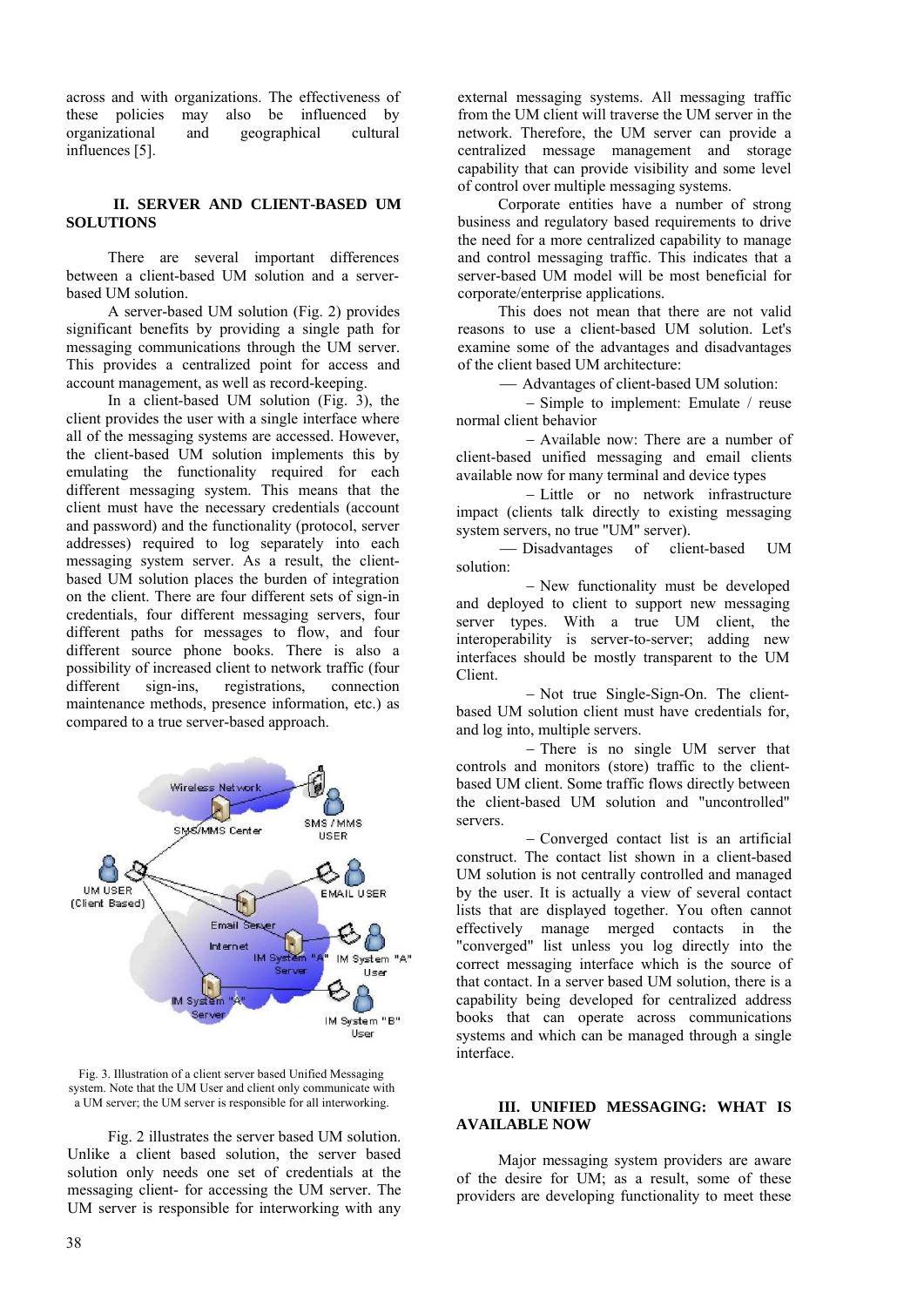needs. For example, the desire to communicate across IM systems has helped drive the development of a messaging and presence protocol (XMPP) that is playing a key role in establishing interoperability between formerly stratified IM systems.

Until recently, the corporate messaging system was relatively simple and centered on email communications. These email systems are now being extended to mobile devices (for example, using Blackberry devices and Microsoft Exchange), but these solutions do not yet provide a fully converged mobile messaging experience. The user can send and receive both emails and SMS messages from a mobile device through a single inbox; however, they likely cannot do the same from your laptop computer through a unified interface- the laptop probably does not support SMS messaging. One hallmark of true UM capability will be convergence across both the messaging systems and messaging device types (PC, mobile device, web access).

Many enterprise environments are essentially a hodgepodge of different messaging systems which were deployed (and are maintained) separately. There is often very little interoperability between these systems. These systems may include separate corporate voice mail systems, e-mail systems, PABXs, or instant messaging systems which simply cannot communicate with each other.

There are now systems available with some UM capabilities. For example, Microsoft has done a great deal of work to provide a unified messaging experience across Microsoft Exchange Mail, Microsoft Communicator IM, and even voice mail systems and telephony integration. However, these proprietary solutions require the enterprise to purchase and deploy Microsoft components for the best UM experience, and do not currently support the full range of messaging convergence.

The use of messaging solutions that provide some level of UM is increasing. These solutions are developing capabilities to integrate additional messaging systems into their solution. However, the comprehensive UM solution is simply not there yet.

A key reason the comprehensive UM solution does not yet exist today is that the common interfaces and protocols required to achieve full interoperability between messaging systems are not fully defined. The vision of UM is understood, but work is still needed to define the specifications and standards that are necessary in order to realize UM.

## **IV. UNIFIED MESSAGING: FUTURE DIRECTION**

There is a great deal of work being done now to define and realize UM functionality through the messaging industry and associated standards organizations. Two examples of key efforts in this area are:

- Converged IP Messaging (CPM): A SIP centric approach to UM managed by the Open Mobile Alliance (ОМА). The stated goal of CPM is

to define an enabler "...to allow for both the consolidation of present and the creation of future interpersonal interactive multimedia communication services which accommodate different user experiences such as deferred and Immediate Messaging, session-based messaging, and half duplex/full duplex conferencing." The CPM effort aligns with and leverages other ОМА standards as well as the IP Multimedia Subsystem (IMS) specifications defined by the 3rd Generation Partnership Projects (3GPP and 3GPP2.) [6].

- Enhanced Messaging (EM): Also a SIP centric approach focused on non-IMS messaging for mobile 2G devices based on recommendations defined by the CTIA-The Wireless Association's Wireless Internet Caucus (CTIA-WIC) Enhanced Messaging Action Team. Also leverages some ОМА standards work, but is focused on the integration of mobile messaging with IP based messaging systems across mobile carriers [7].

Both CPM and EM define requirements and standards that are moving the industry towards a more comprehensive UM solution, but neither of these standards yet define all of the functionality required for full UM functionality.

# **V. CONCLUSION**

The terms "UM" and "UC" are being thrown around quite freely by many in the messaging field. Jack Santos [8] makes the following observation in CIO Magazine: "UC is still a vision and long-term strategy — really the recognition of an overall trend with communications... vendors take the UC moniker and run with it... to sell products that may or may not be ready for prime time. The reality is unified communications will only be real when applications are developed based on the underlying technologies — and so far there has been no "killer app.""

This is an important perspective. The comprehensive UM solution is not yet available on the market. However, there are a number of high quality applications available that provide UM capabilities across specific messaging systems. Some of these applications will meet your organization's near term needs. Conversely, some of these applications may "look" converged but fail to provide the centralized control and management capabilities required to gain meaningful ROI.

As UC and UM related standards mature, more sophisticated UM capable products will begin to appear on the market. For the enterprise IT Manager, these UM capabilities are beginning to provide centralized access, control, and management over highly fragmented stratified messaging systems.

Investigate and assess these emerging UM capabilities with a critical eye, and ensure that applications touted as providing Unified Communications or Unified Messaging capabilities are in fact providing you with meaningful value and ROI.